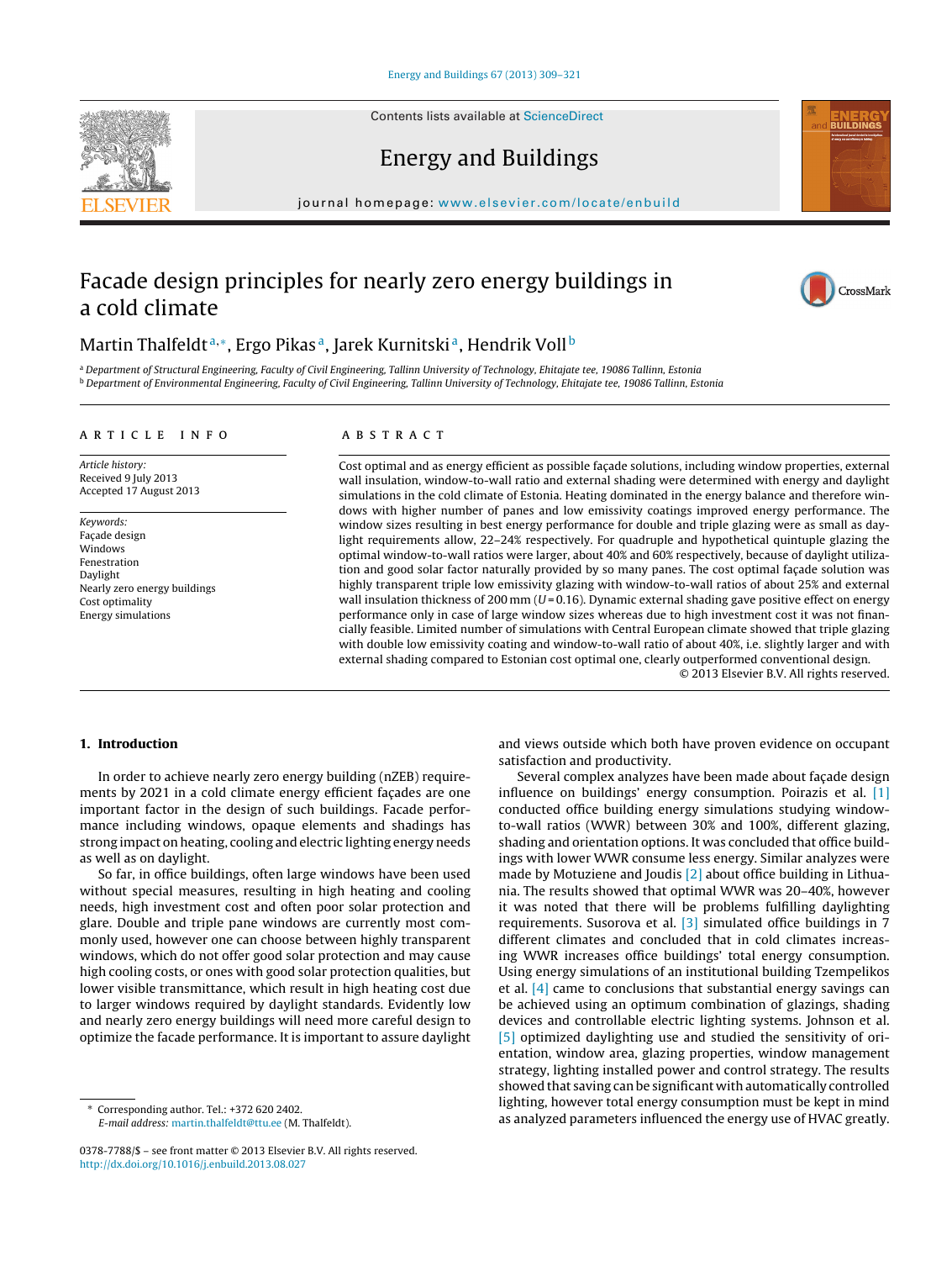Boyano et al. [\[6\]](#page--1-0) studied the effect of building envelope thermal resistance and also lighting system efficiency on office building energy efficiency and concluded that lighting plays significant role in energy use. The importance of taking into account the interaction between lighting and HVAC system was also stressed by Franzetti et al. [\[7\].](#page--1-0) All of the authors mentioned previously, have done thorough investigation of office building facade, however windows with U-values below  $1.0 \text{ W/(m}^2 \text{ K})$  have been rarely studied. One of the few studies, that has investigated office building energy use with glazing of extremely low U-values was conducted by Grynning et al. [\[8\].](#page--1-0) The results showed that lower U-values of windows result also in lower energy consumption and the optimum solar heat gain coefficient (SHGC) is 0.4. It was also concluded that cooling energy dominates the energy need, however cases with WWR of 55% were simulated and therefore it is still unclear whether these results also apply in case of different WWRs.

As previous studies have shown that lowering WWR increases energy efficiency, but on the other hand it also reduces daylighting efficiency. Therefore it is important to set lower limits to window sizes. Estonian Standard EVS 894:2008 "Daylight in dwellings and offices" [\[9\]](#page--1-0) states that average daylight factor should not be below 2% in office rooms. Voll and Seinre [10] have used same guidelines in their description of a method for optimizing fenestration design for daylighting to reduce heating and cooling loads in offices. In addition to that maximum WWR values were derivated so that heating and cooling loads of office rooms would not exceed limit values.

A very common way of assessing feasibility of investments is calculating payback period of different cases, however it may not reveal the best option. Directive 2010/31/EU, EPBD [\[11\]](#page--1-0) stipulates that EU members must ensure that energy performance requirements of buildings are set on cost optimal level. This means that primary energy requirements are set at level, where life cycle cost is minimal. The development of national requirements has been described by Kurnitski et al. [\[12\],](#page--1-0) who presented calculation results for residential buildings using lowest NPV of building costs as the criteria for cost optimality. Life cycle cost analysis was proposed as a part of "Integrated Energy-Efficient Building Design Process" by Kanagaraj and Mahalingam [\[13\].](#page--1-0) It was found that considerable energy savings could be achieved using the process. Life-cycle cost analysis was also used by Kneifel [\[14\]](#page--1-0) in his simulationbased case study of several building types including also office buildings.

The purpose of the study is to give guidelines of office buildings facade design from the perspective of energy-efficiency and daylighting to architects, engineers, real-estate developers etc. In this study we derived optimal design principles for a cold climate regarding window sizes, solar protection, thermal insulation and daylight leading to optimized total energy performance of office buildings. Special attention was paid to highly insulated glazing elements with U-values of  $0.6 W/(m^2 K)$  and below to 0.21 and high visible light transmittance of about 0.5–0.7. Energy and daylight simulations were conducted for model office space representing typical open plan offices. Window to wall ratio, solar heat gain coefficient, visible transmittance, solar shading and external wall U-value was varied in order to analyze energy performance. Lower limit of window size was determined by the average daylight factor criterion of 2%, but cases with larger windows were also analyzed. Investment cost of windows and external walls was compared to generate simulation cases so that optimal insulation thicknesses would be used with each glazing variant. Payback times and net present values (NPV) of studied cases were calculated to assess cost effectiveness.

The investment cost and NPV calculations have been thoroughly described in a companion paper by Pikas et al. [\[15\].](#page--1-0) The economic results necessary to determine optimal façade design solutions have been taken from the companion paper.

#### **2. Methods**

Key factors of a façade mostly influencing the energy performance of a building, such as window type, wall insulation, window-to-wall ratio (WWR) and shading devices, were optimized in the case of a generic office floor model for the lowest life cycle cost and alternatively for the best achievable energy performance. Step by step approach was used to start with double and triple pane glazing units and WWR determined by the daylight factor criterion. In total, four steps were used to determine the most energy efficient and cost optimal solutions for each orientation. These included:

- (1) Selection between highly transparent vs. solar protection windows;
- (2) Determination of the optimal size of windows (WWR) with fixed initial U-values of opaque elements of external walls;
- (3) Determination of optimal external wall insulation thickness;
- (4) Assessment of cost optimal and most energy efficient solutions for each façade.

#### 2.1. Generic office floor model

Energy simulations were conducted on the basis of a generic open-plan office single floor model that was divided into 5 zones – 4 orientated to south, west, east and north respectively and in addition one in the middle of the building (Fig. 1). The longer zones consisted of 12 room modules of 2.4 m and shorter ones of 5 room modules, resulting in inner dimensions of the floor  $33.6$  m  $\times$  16.8 m. In all cases the heating was district heating with radiators (ideal heaters in the model), and air conditioning with room conditioning units (ideal coolers in the model) and mechanical supply and exhaust ventilation with heat recovery was used. The working hours were from 7:00 to 18:00 on weekdays and the usage factor of heat gains during working hours was 55%. Ventilation worked from 6:00 to 19:00 on weekdays. The lighting was with dimmable lamps and daylight control with setpoint of 500 lx in workplaces. The position of workplaces used for the control is shown in Fig. 1. Either external or internal blinds were automatically drawn, when total irradiance on the façade exceeded 200  $W/m^2$  to avoid glare.



**Fig. 1.** The generic model of single floor of an office building constructed with 2.4 m room module–plan and 3D view. The locations of workplaces used for control of lighting are marked in the plan.